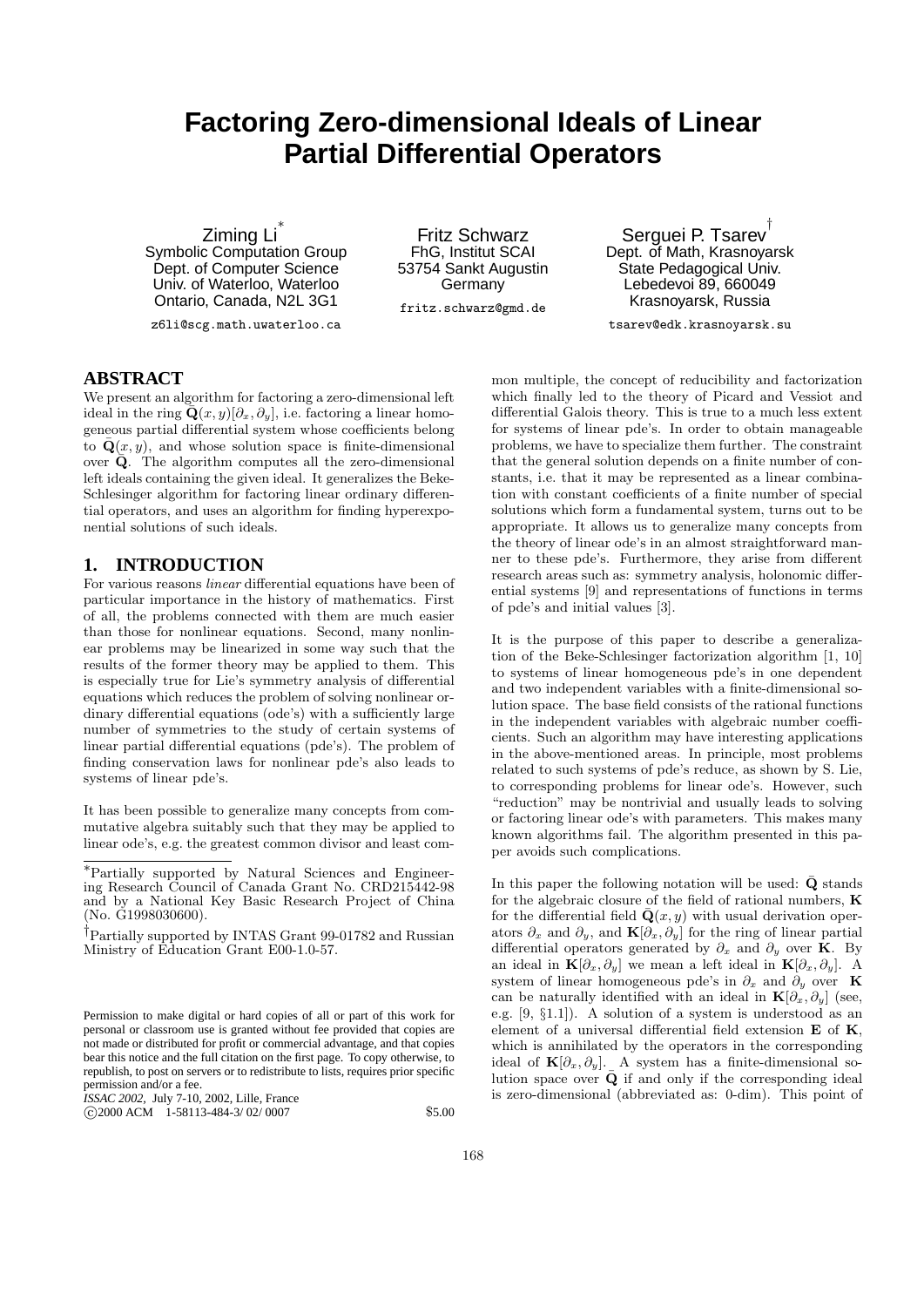view enables us to make statements concisely. In this algebraic setting, our factorization algorithm computes all ideals (in  $\mathbf{K}[\partial_x, \partial_y]$ ) containing a given 0-dim ideal. Factoring a 0-dim ideal in  $\mathbf{K}[\partial_x, \partial_y]$  is more involved than factoring a linear ode. For instance, the notions of factors and quotients need to be carefully examined; the leading derivatives of a factor are not as obvious as in the ode case; the notion of Wronskians will be extended; and the normal form of a factor has to be considered. Most of the results stated in this paper hold for several variables. We confine ourselves to the case of two variables, because a generalization of the algorithm in [7] for several variables is still on the way.

The paper is based on several known results. The theory of linear differential ideals [6] supplies useful conclusions about dimension and linear dependence over a constant field. The notion and computation of differential Gröbner bases in  $\mathbf{K}[\partial_x,\partial_y]$  (see [5, 3, 9]) make sure that the system to be factored and the factors to be sought are of required dimensions. The algorithm in [7] enables us to compute firstorder factors. The idea of associated equations [1, 10, 11, 2] inspires us to reduce our factorization problem to that of finding first-order factors. The factorization problem in this paper has been considered by Tsarev [14], in which notions of quotients and associated equations are introduced. But the results about algorithms therein are quite sketchy and contain a mistake (see the end of Section 4 of this paper). We shall describe these notions and algorithms precisely, and provide proofs and examples.

The paper is organized as follows. Section 2 specifies the notation and states our factorization problem. Section 3 discusses quotient systems. Section 4 presents some simple and useful facts about factorization. Sections 5 and 6 generalize the notions of Wronskians and associated systems, respectively. Section 7 describes ideas about factorization. Section 8 presents a factorization algorithm. Concluding remarks are given in Section 9.

## **2. PRELIMINARIES**

We denote by  $\Theta$  the commutative monoid generated by  $\partial_x$ and  $\partial_y$ . An element of  $\Theta$  is called a derivative. For a subset L of  $\mathbf{K}[\partial_x, \partial_y]$ , sol(L) stands for the solution space of L, which is contained in **E** and is a vector space over  $\bar{\mathbf{Q}}$ . The ideal generated by  $L$  is denoted by  $(L)$ . Two ideals of  $\mathbf{K}[\partial_x, \partial_y]$  are equal if and only if their solution spaces are equal [6, page, 151]. An ideal I of  $\mathbf{K}[\partial_x, \partial_y]$  is said to be 0-dim if the left linear space  $\mathbf{K}[\partial_x, \partial_y]/I$  is of finite dimension over  $K$ . It follows from [6, Chap. IV, §5] that  $\dim_{\mathbf{K}} (\mathbf{K}[\partial_x, \partial_y]/I) = \dim_{\bar{\mathbf{Q}}} \text{sol}(I)$  if the ideal I is 0-dim.

For convenience, we fix a term order

$$
1 < \partial_x < \partial_y < \partial_x^2 < \partial_x \partial_y < \partial_y^2 < \cdots
$$

on  $\mathbf{K}[\partial_x, \partial_y]$  throughout the paper. The reader may easily find that all conclusions in this paper are valid for any term order. A differential Gröbner basis in  $\mathbf{K}[\partial_x, \partial_y]$  will be simply called a Gröbner basis. By "given an ideal", we mean to be given its reduced Gröbner basis. In this paper, Gröbner bases may be replaced by (linear) coherent autoreduced sets  $[8, 6]$ , or by Janet bases  $[4, 12, 13]$ , both of which appeared earlier in the literature than Gröbner bases. We choose Gröbner bases because they are well-known and their

computer algebra implementations are widely available. For brevity, all Gröbner bases are assumed to be reduced. It seems improper to factor an arbitrary system, for such a system may possibly be inconsistent. For a Gröbner basis  $L$ , we denote by  $\text{lder}(L)$  the set of leading derivatives of  $L$ , and by  $pder(L)$  the set of parametric derivatives of  $L$ . Recall that a leading derivative of  $L$  is the highest derivative in an element of  $L$ , and a parametric derivative of  $L$  is a derivative not divisible by any element of  $lder(L)$ . By [6, Chap. IV, §5] or [9, §1.4],  $\dim_{\bar{\mathbf{Q}}} \text{sol}(L) = |\text{pder}(L)|$  if  $(L)$  is 0-dim. Both  $|\text{lder}(L)|$  and  $|\text{pder}(L)|$  can be obtained from L.

This paper provides an algorithm for solving

**Problem F** Given a Gröbner basis L with  $\dim_{\bar{\mathbf{Q}}}$  sol $(L) = d$ and an integer n with  $1 \leq n \leq d$ , compute all Gröbner bases F in  $\mathbf{K}[\partial_x, \partial_y]$  such that

1.  $\dim_{\bar{\mathbf{O}}}$  sol $(F) = n$ , or, equivalently,  $|\text{pder}(F)| = n$ ; 2. sol $(F) \subset sol(L)$ , or, equivalently,  $(L) \subset F$ ).

We call  $F$  an *n*th-order *factor* of  $L$  over  $K$ . By "computing a factor of  $L$ ", we mean to compute the reduced Gröbner basis for the factor.

EXAMPLE 1. Let  $L$  be the Gröbner basis:

$$
\{L_1 = \partial_x^2 + \frac{y^2}{4x}\partial_y + \frac{2-xy}{4x}\partial_x - \frac{y}{4x}, \nL_2 = \partial_x \partial_y + \frac{y}{4}\partial_y - \frac{2+xy}{4y}\partial_x - \frac{1}{4}, \nL_3 = \partial_y^2 + \frac{x}{4}\partial_y + \frac{2x-x^2y}{4y^2}\partial_x - \frac{x}{4y}\}.
$$
\n(1)

We find  $\text{lder}(L) = \{\partial_x^2, \partial_x \partial_y, \partial_y^2\}$  and  $\text{pder}(L) = \{\partial_x, \partial_y, 1\}.$ Hence, sol $(L)$  is of dimension 3 over  $\overline{\mathbf{Q}}$ . The Gröbner basis

$$
F = \left\{\partial_x^2 + \frac{1}{2x}\partial_x - \frac{y}{4x}, \ \partial_y - \frac{x}{y}\partial_x\right\}
$$

is a second-order factor of  $L$ , since  $L_1$ ,  $L_2$  and  $L_3$  can be reduced to zero by F. Notice that  $(\text{lder}(L) \cap \text{lder}(F))$  is nonempty, which never happens in the ode case. One may observe that (1) also has a first-order factor  $\{\partial_y - \frac{1}{y}, \partial_x\}.$ 

Remark 2. As pointed out in the proof of Theorem 2 in [14], the solution spaces of systems in  $\mathbf{K}[\partial_x, \partial_y]$  contained in  $\text{sol}(L)$  form a module lattice V in which the partial ordering is inclusion. For  $V_1, V_2 \in V$ , both  $(V_1 \cap V_2)$  and  $(V_1 + V_2)$ are also in V. Indeed, they correspond to the sum (gcd) and intersection (lcm) of respective defining ideals. Hence, for two maximal chains of proper factors  $F_1, \ldots, F_k$  and  $G_1$ ,  $\ldots, G_m$  with

and

$$
\{0\} \subset \mathrm{sol}(F_1) \subset \cdots \subset \mathrm{sol}(F_k) \subset \mathrm{sol}(L)
$$

$$
\{0\} \subset \mathrm{sol}(G_1) \subset \cdots \subset \mathrm{sol}(G_m) \subset \mathrm{sol}(L),
$$

we have  $m = k$  and the quotient spaces  $(\text{sol}(F_i)/\text{sol}(F_{i-1}))$ and  $(sol(G_i)/sol(G_{i-1}))$  have the same dimension pairwise after a rearrangement of indices.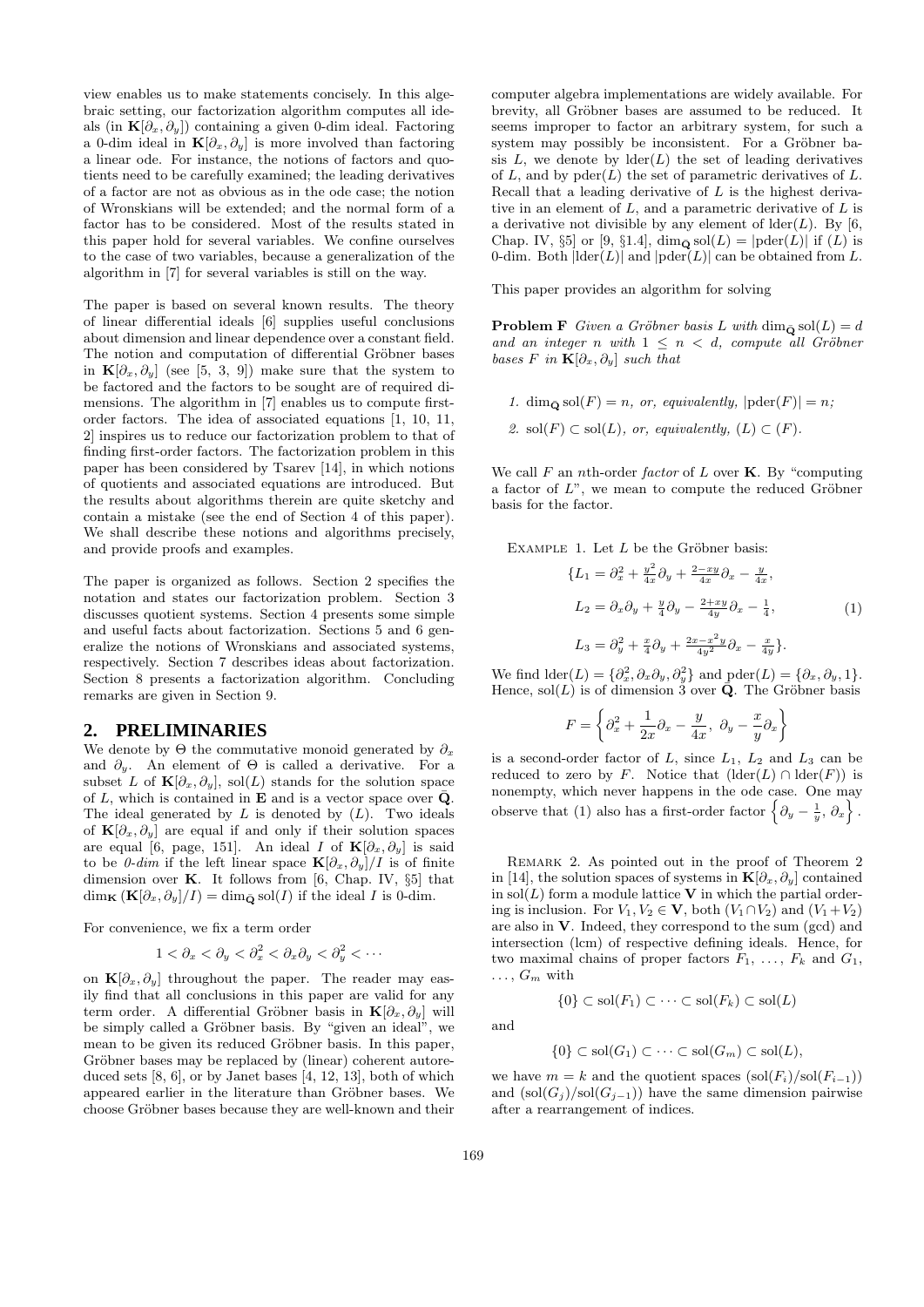In the rest of this paper,  $L \subset \mathbf{K}[\partial_x, \partial_y]$  is assumed to be a Gröbner basis with dim<sub> $\bar{Q}$ </sub> sol $(L) = d > 0$ .

To save space, we use exterior algebra notation to denote determinants. For  $\theta_1, \ldots, \theta_n \in \Theta$ , the exterior product

$$
\lambda = \theta_1 \wedge \theta_2 \wedge \cdots \wedge \theta_n
$$

is understood as a multi-linear mapping from  $\mathbf{E}^n$  to  $\mathbf{E}$ :

$$
\lambda(\vec{z}) = \begin{vmatrix}\n\theta_1 z_1 & \theta_1 z_2 & \cdots & \theta_1 z_n \\
\theta_2 z_1 & \theta_2 z_2 & \cdots & \theta_2 z_n \\
\vdots & \vdots & \cdots & \vdots \\
\theta_n z_1 & \theta_n z_2 & \cdots & \theta_n z_n\n\end{vmatrix}
$$

 $\overline{\phantom{a}}$  $\overline{\phantom{a}}$  $\bigg\}$  $\overline{\phantom{a}}$  $\overline{\phantom{a}}$  $\bigg\}$  $\overline{\phantom{a}}$  $\overline{\phantom{a}}$  $\overline{\phantom{a}}$ 

for  $\vec{z} = (z_1, \ldots, z_n) \in \mathbf{E}^n$ . Besides being multi-linear and anti-symmetric,  $\lambda$  also has the property that, for all  $a \in \mathbf{K}$ ,

$$
\partial_x (a\lambda) = (\partial_x a)\lambda + a \sum_{j=1}^n (\theta_1 \wedge \cdots \wedge \partial_x \theta_j \wedge \cdots \wedge \theta_n).
$$
 (2)

In this way we may regard any  $\mathbf{K}\text{-linear combination of }n\text{-}$ fold exterior products formed by elements of Θ as a multilinear function from  $\mathbf{E}^n$  to  $\mathbf{E}$ . Clearly, a derivation operator can be applied to such a combination. For a subset  $S$  of  $\Theta$ , we denote by  $\Lambda^n(S)$  the **K**-linear space generated by all the  $n$ -fold exterior products formed by the elements of  $S$ . In particular, the K-linear space  $\Lambda^{n}(\Theta)$  is closed under  $\partial_{x}$  and  $\partial_{y}$ . For every  $\lambda \in \Lambda^n(\Theta)$ , there exists  $\lambda_L \in \Lambda^n$  (pder(L)) s.t.

$$
\lambda(z_1,\ldots,z_n)=\lambda_L(z_1,\ldots,z_n) \tag{3}
$$

for  $z_1, \ldots, z_n \in sol(L)$ . The exterior expression  $\lambda_L$  can be computed by replacing each derivative appearing in  $\lambda$  by its normal form w.r.t. L. Equation (3) is crucial in this paper.

## **3. QUOTIENT SYSTEMS**

A factor  $F$  of  $L$  helps us to find a subspace of  $\text{sol}(L)$ . Can we use  $F$  to describe all the solutions of  $L$ ? An answer is to use a quotient system of  $L$  w.r.t.  $F$ , which is briefly described in [14] without proofs. We shall spell out the details.

Write  $L = \{L_1, ..., L_p\}$ , and let  $F = \{F_1, ..., F_q\}$  be a Gröbner basis and a factor of  $L$ . Then

$$
L_i = \sum_{j=1}^{q} Q_{ij} F_j \quad \text{for some } Q_{ij} \in \mathbf{K}[\partial_x, \partial_y]. \tag{4}
$$

Since  $F$  is a Gröbner basis, all the S-pairs of  $F$ 

$$
\left(\frac{\delta_a}{f_a}F_a - \frac{\delta_b}{f_b}F_b\right) = \sum_{j=1}^q P_{abj}F_j, \text{ for some } P_{abj} \in \mathbf{K}[\partial_x, \partial_y]
$$
\n(5)

where  $\delta_a$ ,  $\delta_b$  are the derivatives to form the S-pair of  $F_a$ and  $F_b$ , and  $f_a$ ,  $f_b$  are respective leading coefficients. Let  $u_0$ ,  $u_1, \ldots, u_q$  be differential indeterminates over **K**. For an element  $A \in \mathbf{K}[\partial_x, \partial_y]$ , the action of A on  $u_i$  is denoted by  $A(u_i)$  which is a linear differential polynomial in  $u_i$ . A quotient system of  $L$  w.r.t.  $F$  is defined to be

$$
Q = \{Q_i = 0, T_{ab} = 0 | 1 \le i \le p, 1 \le a < b \le q\}
$$

where

$$
Q_i = \sum_{j=1}^q Q_{ij}(u_j), \ T_{ab} = \left(\frac{\delta_a}{f_a}(u_a) - \frac{\delta_b}{f_b}(u_b)\right) - \sum_{j=1}^q P_{abj}(u_j).
$$

PROPOSITION 1. Let  $G(u_0, u_1, \ldots, u_q)$  denote the system

$$
\{F_1(u_0)=u_1,\ldots,F_q(u_0)=u_q\}.
$$

Then we have the following:

- 1. if  $(v_1, \ldots, v_q) \in sol(Q)$ , then there exists  $v_0 \in \mathbf{E}$  such that  $(v_0, v_1, \ldots, v_q) \in sol(G)$ , so that  $v_0 \in sol(L)$ ;
- 2. if  $v_0 \in sol(L)$ , then  $(F_1(v_0), \ldots, F_q(v_0)) \in sol(Q)$ ;
- 3. dim<sub> $\bar{\mathbf{o}}$ </sub> sol $(Q)$  + dim<sub> $\bar{\mathbf{o}}$ </sub> sol $(F) = d$ .

**Proof** Let  $F$  be an *n*th-order factor. To prove the first assertion, we regard  $G(u_0) = G(u_0, v_1, \ldots, v_q)$  as a differential system in  $u_0$ . Its integrability conditions  $T_{ab}(v_1,\ldots,v_q)$  $(1 \leq a < b \leq q)$  vanish, since  $T_{ab}$  is in Q. In other words,  $\{F_1(u_0) - v_1, \ldots, F_q(u_0) - v_q\}$  is a linear coherent autoreduced set. Hence,  $G(u_0)$  has a solution  $v_0$ . It follows from (4) that  $v_0 \in sol(L)$ . The second assertion is direct from (4) and (5). To prove the last assertion, we let h be the dimension of sol(Q) over  $\bar{\mathbf{Q}}$ , and  $z_1, \ldots, z_n, w_1$ ,  $\ldots, w_{d-n}$  a fundamental system of L, in which  $z_1, \ldots, z_n$ are in sol(F). Then the vectors  $\vec{v}_i = (F_1(w_i), \ldots, F_q(w_i)),$ where  $1 \leq i \leq (d-n)$ , are nontrivial solutions of Q by the second assertion. If these vectors are  $\bar{Q}$ -linearly dependent, then a nontrivial  $\bar{\mathbf{Q}}$ -linear combination of the  $w_i$  is a solution of all the  $F_i$ , a contradiction to the selection of the  $w_i$ . Thus,  $h \geq (d - n)$ . For nonzero  $\vec{v} \in \text{sol}(Q)$ , let  $v_0$  satisfy  $G(u_0, \vec{v})$ . Since  $v_0 \in sol(L)$ , it can be expressed as a nontrivial  $\bar{\mathbf{Q}}$ -linear combination of the  $z_i$  and  $w_i$ . Applying each  $F_k$  in F to the linear combination yields that  $\vec{v}$  is a  $\bar{\mathbf{Q}}$ -linear combination of the  $\vec{v_i}$ . Hence  $h \leq (d-n)$ .  $\Box$ 

EXAMPLE 3. Consider the Gröbner basis

$$
H = \left\{\partial_x^2 - \frac{yx - 1}{x}\partial_x - \frac{y}{x}, \, \partial_y - \frac{x}{y}\partial_x\right\}.
$$

It has a first-order factor  $\{F_1 = \partial_y - x, F_2 = \partial_x - y\}$ . A quotient system  $Q$  of  $H$  w.r.t.  $F$  is

$$
\left\{\partial_x u_2 = \frac{-1}{x}u_2, u_1 = \frac{x}{y}u_2, \ \partial_x(u_1) - \partial_y(u_2) = yu_1 - xu_2\right\}.
$$

We find that  $\left(u_1 = \frac{1}{y}, u_2 = \frac{1}{x}\right)$  is a nonzero solution of Q. Let  $v_0$  be a solution of  $G(u_0) = \left\{ F_1(u_0) = \frac{1}{y}, F_2(u_0) = \frac{1}{x} \right\}.$ It follows from Proposition 1 that  $H$  has a fundamental system of solutions  $\{\exp(xy), v_0\}$ . If both x and y are positive real variables, then  $v_0$  can be chosen as  $-\exp(xy) \text{Ei}(1, xy)$ .

## **4. SOME USEFUL FACTS**

A nonzero element  $h$  of  $E$  is said to be *hyperexponential* over K if both  $(\partial_x h)/h$  and  $(\partial_y h)/h$  belong to K. Two hyperexponential elements are said to be equivalent if their ratio belongs to  $K$ . An easy calculation shows that the set of all hyperexponential elements over  $K$  is closed under multiplication and division. Hyperexponential elements play a key role in algorithms for factoring differential operators.

PROPOSITION 2. The Gröbner basis  $L$  has a first-order factor if and only if L has a hyperexponential solution.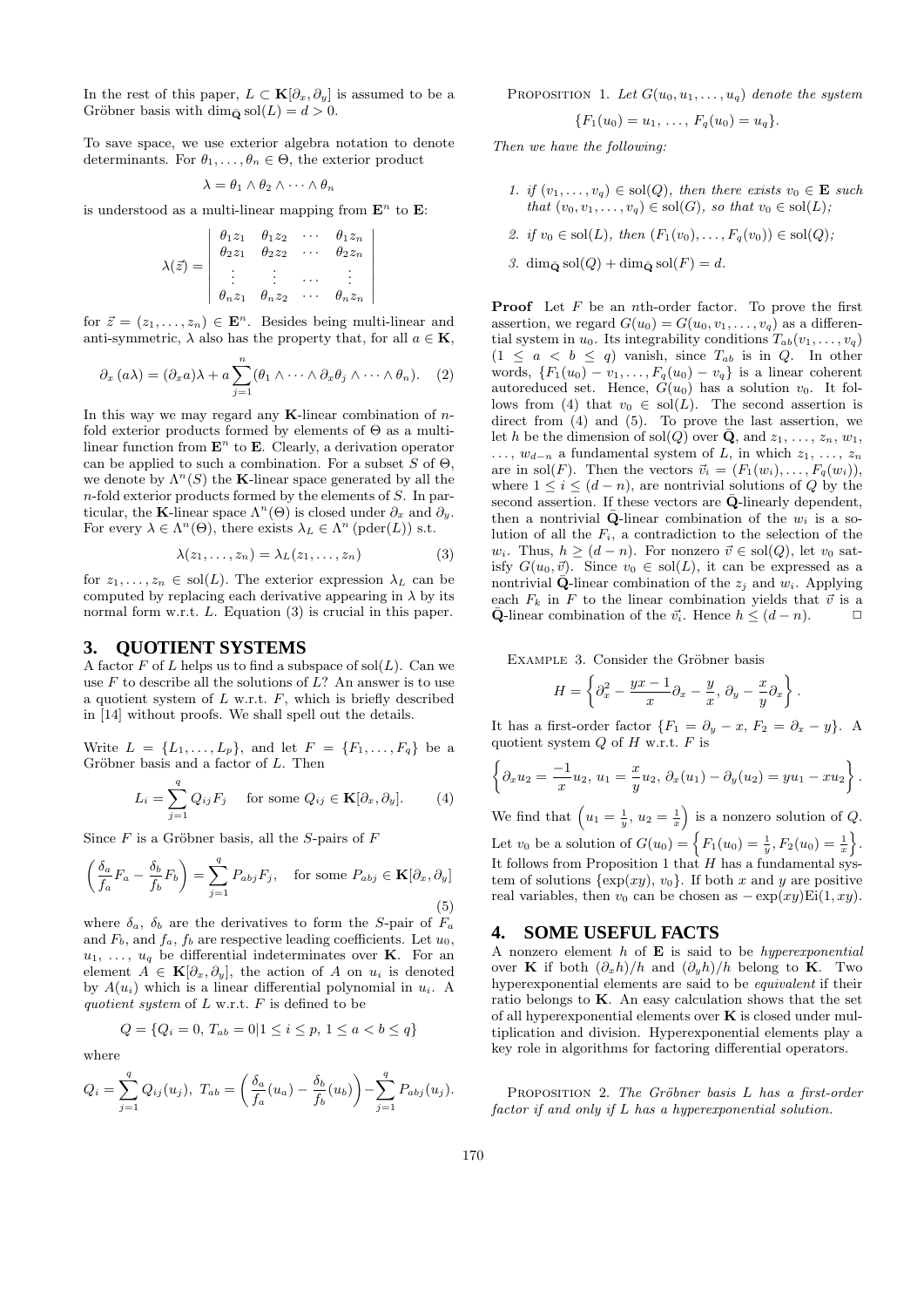**Proof** If  $h$  is a hyperexponential solution of  $L$ , then the Gröbner basis  $F = \left\{\partial_x - \frac{\partial_x h}{h}, \partial_y - \frac{\partial_y h}{h}\right\}$  is a first-order factor of L over K. Conversely, let  $F = \{ \partial_x - u, \partial_y - v \}$ be a first-order factor of  $L$  over  $K$ . Every nonzero solution of F is hyperexponential.  $\square$ 

The algorithm presented in [7] computes all first-order factors of a given system  $L$  such as the first-order factors appearing in examples 1 and 3.

For a dth order linear ode w.r.t.  $\partial_x$ , its nth order right factors have leading derivative  $\partial_x^n$ . What is  $\text{lder}(F)$  if F is a factor of L ? The following lemma provides an answer.

LEMMA 3. If  $F$  is specified as above, then

 $\mathrm{lder}(F) \subset (\mathrm{lder}(L) \cup \mathrm{pder}(L)), \ \mathrm{pder}(F) \subset \mathrm{pder}(L).$ 

and, for every  $\theta \in \text{lder}(L)$ , there exists  $\delta \in \text{lder}(F)$  such that  $\theta$  is divisible by  $\delta$ .

**Proof** If  $\delta \in \text{lder}(F)$  and  $\delta \notin (\text{lder}(L) \cup \text{pder}(L))$ , then  $\delta$  is divisible by some  $\theta$  in  $\text{lder}(L)$ . As each member of L can be reduced to zero by F,  $\theta$  is divisible by an element of  $\text{lder}(F)$ , so is  $\delta$ , contradicting to the fact that F is reduced. The last two assertions follow from the same argument.  $\Box$ 

Lemma 3 tells us that there are only finitely many choices for  $lder(F)$ . As shown in Example 1,  $lder(L) \cap \text{lder}(F)$ may be nonempty. This point is neglected in [14].

#### **5. WRONSKIAN REPRESENTATIONS**

A key idea in the Beke-Schlesinger algorithm is to look for right factors whose coefficients are Wronskian-like determinants. To use this idea, we extend the notion of Wronskians. Let F be a Gröbner basis in  $\mathbf{K}[\partial_x, \partial_y]$  with *n*-dimensional solution space. Let  $\text{lder}(F) = \{\theta_1, \ldots, \theta_k\}$  and  $\text{pder}(F) =$  $\{\xi_1,\ldots,\xi_n\}$ , where  $\xi_i$  is lower than  $\xi_j$  for  $1 \leq i < j \leq n$ . Assume that  $F = \{F_1, \ldots, F_k\}$  in which each  $F_i$  is monic with leading derivative  $\theta_i$ . We call the element  $\omega_F = (\xi_1 \wedge \cdots \wedge \xi_n)$ the *Wronskian operator* of  $F$ . It follows from  $(3)$  (replacing L by F) and  $\Lambda^{n}(\text{pder}(F)) = \{r \omega_F \mid r \in \mathbf{K}\}\)$  that, for every  $\lambda \in \Lambda^n(\Theta)$ , there exists  $r_{\lambda} \in \mathbf{K}$  such that

$$
\lambda(z_1,\ldots,z_n)=r_{\lambda}\omega_F(z_1,\ldots,z_n) \qquad \qquad (6)
$$

 $\bigg|$  $\overline{\phantom{a}}$  $\frac{1}{2}$  $\overline{\phantom{a}}$  $\overline{\phantom{a}}$  $\bigg\}$  $\overline{\phantom{a}}$  $\frac{1}{2}$  $\bigg\}$  $\overline{\phantom{a}}$  $\overline{\phantom{a}}$ 

for  $z_1, \ldots, z_n \in \text{sol}(F)$ .

LEMMA 4. For all  $z_1, \ldots, z_n \in sol(F)$ ,  $z_1, \ldots z_n$  are  $\overline{Q}$ linearly independent if and only if  $\omega_F(\vec{z}) \neq 0$ . Moreover, let  $z_1, \ldots, z_n$  form a fundamental system of solutions of F and denote  $(z_1, \ldots z_n)$  by  $\vec{z}$ . Then

$$
(\omega_F \wedge \theta_i)(\vec{z}, \cdot) = \omega_F(\vec{z})F_i, \quad i = 1, \dots, k,
$$

where  $(\omega_F \wedge \theta_i)(\vec{z}, \cdot)$  means the  $(n+1) \times (n+1)$  determinant

| $\xi_2 z_1$ $\xi_2 z_2$           | $\xi_1 z_1 \quad \xi_1 z_2$ | $\xi_1 z_n \xi_1$<br>$\xi_2 z_n \xi_2$ |  |
|-----------------------------------|-----------------------------|----------------------------------------|--|
|                                   |                             |                                        |  |
| $\xi_n z_1$                       | $\xi_n z_2$                 | $\xi_n z_n \xi_n$                      |  |
| $\theta_i z_1 \quad \theta_i z_2$ |                             | $\theta_i z_n \quad \theta_i$          |  |

in which derivatives are placed at the right-hand side in a product.

**Proof** If  $z_1, \ldots, z_n$  are linearly independent over  $\bar{Q}$ , Theorem 1 in [6, page 86] implies that there exists  $\lambda$  in  $\Lambda^n(\Theta)$ such that  $\lambda(z_1, \ldots, z_n) \neq 0$ . The first assertion then follows from (6). The converse is true by the same theorem. The expression  $(\omega_F \wedge \theta_i)(\vec{z}, \cdot)$  can be reduced to zero by F, because  $(\omega_F \wedge \theta_i)(\vec{z}, z_j) = 0$  for  $j = 1, \ldots, n$ . On the other hand, expanding  $(\omega_F \wedge \theta_i)(\vec{z}, \cdot)$  according to its last column yields, for all i with  $1 \leq i \leq k$ ,

$$
(\omega_F \wedge \theta_i)(\vec{z}, \cdot) = \omega_F(\vec{z})\theta_i + \sum_{j=1}^d \underbrace{(-1)^{d+j+1}(\eta_j \wedge \theta_i)(\vec{z})}_{w_{ij}}\xi_j, (7)
$$

where  $\eta_j = \xi_1 \wedge \cdots \wedge \xi_{j-1} \wedge \xi_{j+1} \wedge \cdots \wedge \xi_n$ . It follows that  $((\omega_F \wedge \theta_i)(\vec{z},\cdot) - \omega_F(\vec{z})F_i)$  equals zero.

We call  $\{(\omega_F \wedge \theta_1)(\vec{z}, \cdot), \ldots, (\omega_F \wedge \theta_k)(\vec{z}, \cdot)\}\$ a Wronskian rep- $\it{resentation$  of  $F.$  Any two Wronskian representations of  $F$ can only differ by a multiplicative constant in  $\bar{Q}$ , because any two sets of fundamental solutions of  $F$  can be transformed from one to the other by a matrix over  $\bar{\mathbf{Q}}$ .

COROLLARY 5. The Wronskian representation of  $F$  is a reduced Gröbner basis over  $\mathbf{K} \leq z_1, \ldots, z_n >$ , the differential field generated by  $z_1, \ldots, z_n$  over **K**.

EXAMPLE 4. The Wronskian representation of a Gröbner basis F with  $\text{lder}(F) = \{\partial_x^2, \partial_y\}$  is

$$
\begin{aligned} \left\{ (1 \wedge \partial_x)(\vec{z}) \partial_x^2 - (1 \wedge \partial_x^2)(\vec{z}) \partial_x + (\partial_x \wedge \partial_x^2)(\vec{z}), \right. \\ (1 \wedge \partial_x)(\vec{z}) \partial_y - (1 \wedge \partial_y)(\vec{z}) \partial_x + (\partial_x \wedge \partial_y)(\vec{z}) \right\} \end{aligned} \tag{8}
$$

where  $\vec{z} = (z_1, z_2)$  and  $z_1, z_2$  form a fundamental system of solutions of  $F$ . The Wronskian representation of  $F$  with leading derivatives  $\partial_y^2$  and  $\partial_x$  is

$$
\begin{aligned} \{ \left( 1 \wedge \partial_y \right) (\vec{z}) \partial_y^2 - (1 \wedge \partial_y^2)(\vec{z}) \partial_y + (\partial_y \wedge \partial_y^2)(\vec{z}), \\ (1 \wedge \partial_y)(\vec{z}) \partial_x + (\partial_y \wedge \partial_x)(\vec{z}) \}, \end{aligned} \tag{9}
$$

since  $(1 \wedge \partial_x)(\vec{z})$  has to be zero, for, otherwise, the representation would not be reduced, a contradiction to Corollary 5.

The next proposition reveals that the coefficients  $w_{ij}$  are quite simple although they may be outside  $K$ .

PROPOSITION 6. Let F be a Gröbner basis in  $\mathbf{K}[\partial_x, \partial_y]$ ,  $z_1, \ldots, z_n$  form a fundamental system of solutions of F, and denote  $(z_1, \ldots, z_n)$  by  $\vec{z}$ . Then  $\omega_F(\vec{z})$  is hyperexponential over **K**. Furthermore, for all  $\lambda \in \Lambda^n(\Theta)$ ,  $\lambda(\vec{z})$  is either zero or hyperexponential over  $\mathbf{K}$ , so is every  $w_{ij}$  given in (7).

**Proof** Lemma 4 implies that  $\omega_F(\vec{z})$  is nonzero. It follows from (6) that the ratio of  $\partial_x \omega_F(\vec{z})$  and  $\omega_F(\vec{z})$  belongs to K. The same conclusion holds for the ratio of  $\partial_{\nu} \omega_F(\vec{z})$ and  $\omega_F(\vec{z})$ . Hence,  $\omega_F(\vec{z})$  is hyperexponential over **K**. Consequently, any nonzero  $\lambda(\vec{z})$  is hyperexponential by (6).  $\Box$ 

We show how to compute  $\omega_F(\vec{z})$  and the coefficients  $w_{ij}$  in the next section.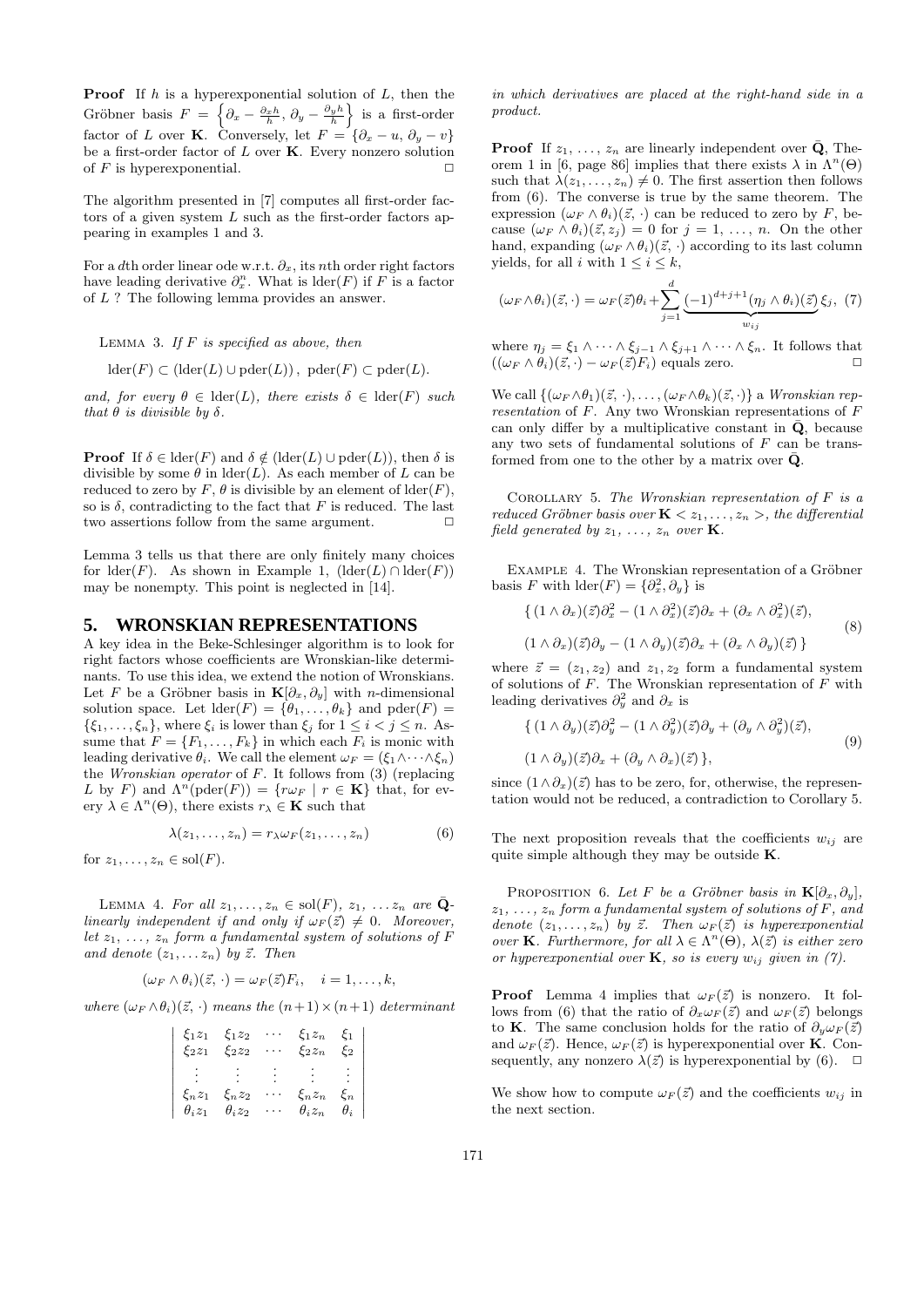# **6. ASSOCIATED SYSTEMS**

In this section we generalize the notion of associated equations for factoring linear ode's. As in the previous sections, let *n* be an integer with  $1 \leq n \leq d$ . We want to regard every element of  $\Lambda^n(\Theta)$  as a function on  $\text{sol}(L)^n$ . Two elements of  $\Lambda^n(\Theta)$  are said to be *equivalent* if they are identical (as functions) on  $\text{sol}(L)^n$ . For an element  $\lambda$  of  $\Lambda^n(\Theta)$ , its equivalence class is denoted by  $\overline{\lambda}$ . It is easy to verify that the equivalence relation is compatible with linear operations and differentiations on  $\Lambda^n(\Theta)$ . The **K**-linear space consisting of the equivalence classes is called the nth Beke space relative to  $L$ , and denoted by  $B_n$  when  $L$  is clear from the context. From (3) it follows that each equivalence class contains an element of  $\Lambda^n(\text{pder}(L))$ . Consequently,  $B_n$  can be K-linearly generated by the elements in form

$$
\overline{(\theta_1 \wedge \theta_2 \wedge \cdots \wedge \theta_n)}
$$
 (10)

where the  $\theta_i$  belong to pder(L) and  $\theta_i$  is lower than  $\theta_j$  for all i, j with  $1 \leq i \leq j \leq n$ . The elements in (10) are called *canonical generators* of  $B_n$ . They are not necessarily K-linearly independent. The following lemma is evident.

LEMMA 7. The nth Beke space  $B_n$  is of dimension less than or equal to  $\binom{d}{n}$  and closed under differentiation.

EXAMPLE 5. If  $\text{lder}(L) = \{\partial_x^2, \partial_x \partial_y, \partial_y^2\}$ , then  $\text{pder}(L) =$  $\{1, \partial_x, \partial_y\}$ . The second Beke space  $B_2$  relative to L is generated by  $\overline{(1 \wedge \partial_x)}, \overline{(1 \wedge \partial_y)},$  and  $\overline{(\partial_x \wedge \partial_y)}$ .

Set  $m = \binom{d}{n}$ . For an element  $\bar{\lambda}$  of  $B_n$ , the ideal consisting of all annihilators of  $\bar{\lambda}$  in  $\mathbf{K}[\partial_x, \partial_y]$  is denoted by ann $(\bar{\lambda})$ . It follows from Lemma 7 that the dimension of the solution space of ann( $\lambda$ ) is not greater than m. A finite subset of ann( $\lambda$ ) with finite-dimensional solution space is called a system associated with  $\bar{\lambda}$ . The following method computes an associated system by linear algebra and differential reduction. Lemma 7 implies that both  $\bar{\lambda}$ ,  $\partial_x \bar{\lambda}$ , ...,  $\partial_x^m \bar{\lambda}$  and  $\bar{\lambda}, \partial_y \bar{\lambda}, \ldots, \partial_y^m \bar{\lambda}$  are **K**-linearly dependent. Suppose that  $p$  and  $q$  are smallest nonnegative integers such that  $\partial_x^p \bar{\lambda} + \sum_{i=0}^{p-1} f_i \partial_x^i \bar{\lambda} = 0$  and  $\partial_y^q \bar{\lambda} + \sum_{j=0}^{q-1} g_j \partial_y^j \bar{\lambda} = 0$ . where  $f_{p-1}, \ldots, f_0, g_{q-1}, \ldots, g_0 \in \mathbf{K}$ . We find the system

$$
\left\{\partial_x^p + \sum_{i=0}^{p-1} f_i \partial_x^i, \ \partial_y^q + \sum_{j=0}^{q-1} g_j \partial_y^j\right\} \tag{11}
$$

annihilating  $\bar{\lambda}$ . The solution space of (11) is of finite dimension, because parametric derivatives of a Gröbner basis for the ideal generated by (11) are contained in

$$
D_{\lambda} = \{ \partial_x^i \partial_y^j | 0 \le i < p, \ 0 \le j < q \}.
$$

Hence, (11) is a system associated with  $\bar{\lambda}$ . Considering all possible K-linear combinations of  $(m + 1)$  elements of  $D_{\lambda}$ , we may obtain an associated system with  $m$ -dimensional solution space (see the proof of Lemma 1 in [14]). With the help of noncommutative elimination techniques (see e.g. [3]), one may possibly find associated systems with lower orders.

To factor 0-dim ideals, we need systems associated with the canonical generators. The following method for constructing these systems in form (11) is an easy generalization of

the method described in [2]. Let  $\vec{b}_n$  be the m-dimensional vector consisting of the canonical generators of  $B_n$ . Differentiating this vector and using (3), we obtain two  $(m \times m)$ matrices  $M_n$  and  $N_n$  over **K** such that

$$
\partial_x \vec{b}_n = \vec{b}_n M_n \quad \text{and} \quad \partial_y \vec{b}_n = \vec{b}_n N_n. \tag{12}
$$

Set both  $M_{n,0}$  and  $N_{n,0}$  to be the  $(m \times m)$  unit matrix, and set  $M_{n,1} = M_n$  and  $N_{n,1} = N_n$ . Define:

$$
M_{n,i} = M_n M_{n,i-1} + \partial_x M_{n,i-1}, N_{n,i} = N_n N_{n,i-1} + \partial_y N_{n,i-1},
$$
\n(13)

where  $i \geq 2$ , respectively. An easy induction leads to

$$
\partial_x^i \vec{b}_n = \vec{b}_n M_{n,i}
$$
 and  $\partial_y^i \vec{b}_n = \vec{b}_n M_{n,i}$   $(i \ge 0)$ .

For  $j = 1, ..., m$ , let  $\vec{g}_{n,j}$  and  $\vec{h}_{n,j}$  be  $(m + 1)$ -dimensional vectors whose kth vector is the  $(k-1)$ th derivatives of the *j*th component of  $\vec{b}_n$  w.r.t. x and y, respectively. Then

$$
\vec{g}_{n,j} = \vec{b}_n U_{n,j} \quad \text{and} \quad \vec{h}_{n,j} = \vec{b}_n V_{n,j} \tag{14}
$$

where the kth column of the  $(m \times (m+1))$  matrix  $U_{n,j}$   $(V_{n,j})$ is the j<sup>th</sup> column of  $M_{n,k-1}$  ( $N_{n,k-1}$ ), for  $k = 1, ..., m+1$ . Since both  $U_{n,j}$  and  $V_{n,j}$  have more columns than rows, their columns are K-linearly dependent. From these linear relations we can extract a system associated with the jth component of  $\vec{b}_n$ . Briefly, the systems associated with the canonical generators of  $B_n$  can be constructed by solving  $2m$ K-linear homogeneous algebraic systems whose coefficient matrices are  $U_{n,j}$  and  $V_{n,j}$  for  $j = 1, \ldots, m$ .

EXAMPLE 6. Let L be given in (1) and  $n = 2$ . Write  $L = {\partial_x^2 + l_1, \, \partial_x \partial_y + l_2, \, \partial_y^2 + l_3}$ 

where the  $l_i$ 's are K-linear combinations of 1,  $\partial_x$ , and  $\partial_y$ . Three canonical generators of  $B_2$  are

$$
b_1 = \overline{(1 \wedge \partial_x)}, \ b_2 = \overline{(1 \wedge \partial_y)}, \ b_3 = \overline{(\partial_x \wedge \partial_y)}.
$$

By differentiation we get

$$
\partial_x b_1 = \overline{1 \wedge \partial_x^2} = -\overline{1 \wedge l_1}.
$$

$$
\partial_x b_2 = \overline{\partial_x \wedge \partial_y} + \overline{1 \wedge \partial_y^2} = \overline{\partial_x \wedge \partial_y} - \overline{1 \wedge l_3}.
$$

$$
\partial_x b_3 = \overline{\partial_x^2 \wedge \partial_y} + \overline{\partial_x \wedge \partial_x \partial_y} = -\overline{l_1 \wedge \partial_y} - \overline{\partial_x \wedge l_2}.
$$

Substituting concrete expressions of the  $l_i$  yields

$$
M_2 = \begin{pmatrix} \frac{xy - 2 + xy}{4x} & \frac{2 + xy}{4y} & \frac{-1}{4} \\ \frac{-y^2}{4x} & \frac{-y}{4} & \frac{y}{4x} \\ 0 & 1 & \frac{-1}{2x} \end{pmatrix}
$$

as described in (12). In the same vein, we have

$$
N_2 = \begin{pmatrix} \frac{2+xy}{4y} & \frac{x(xy-2)}{4y^2} & \frac{-x}{4y} \\ \frac{-y}{4} & \frac{-x}{4} & \frac{1}{4} \\ -1 & 0 & \frac{1}{2y} \end{pmatrix}
$$

Using (13) to find  $M_{22}$ ,  $M_{23}$ ,  $N_{22}$  and  $N_{23}$ , and constructing  $U_{2j}$  and  $V_{2j}$  for  $j = 1, 2, 3$ , we find that the systems associated with  $b_1$ ,  $b_2$  and  $b_3$  are, respectively,

$$
\begin{aligned}\n\left\{\partial_x^3 + \frac{3}{x}\partial_x^2 - \frac{-3+xy}{4x^2}\partial_x - \frac{y}{8x^2},\right. \\
\left.\partial_y^3 - \frac{2xy-6}{y(xy-6)}\partial_y^2 - \frac{42-23xy+x^2y^2}{4y^2(xy-6)}\partial_y + \frac{72-30xy+x^2y^2}{8y^3(xy-6)}\right\},\n\end{aligned}
$$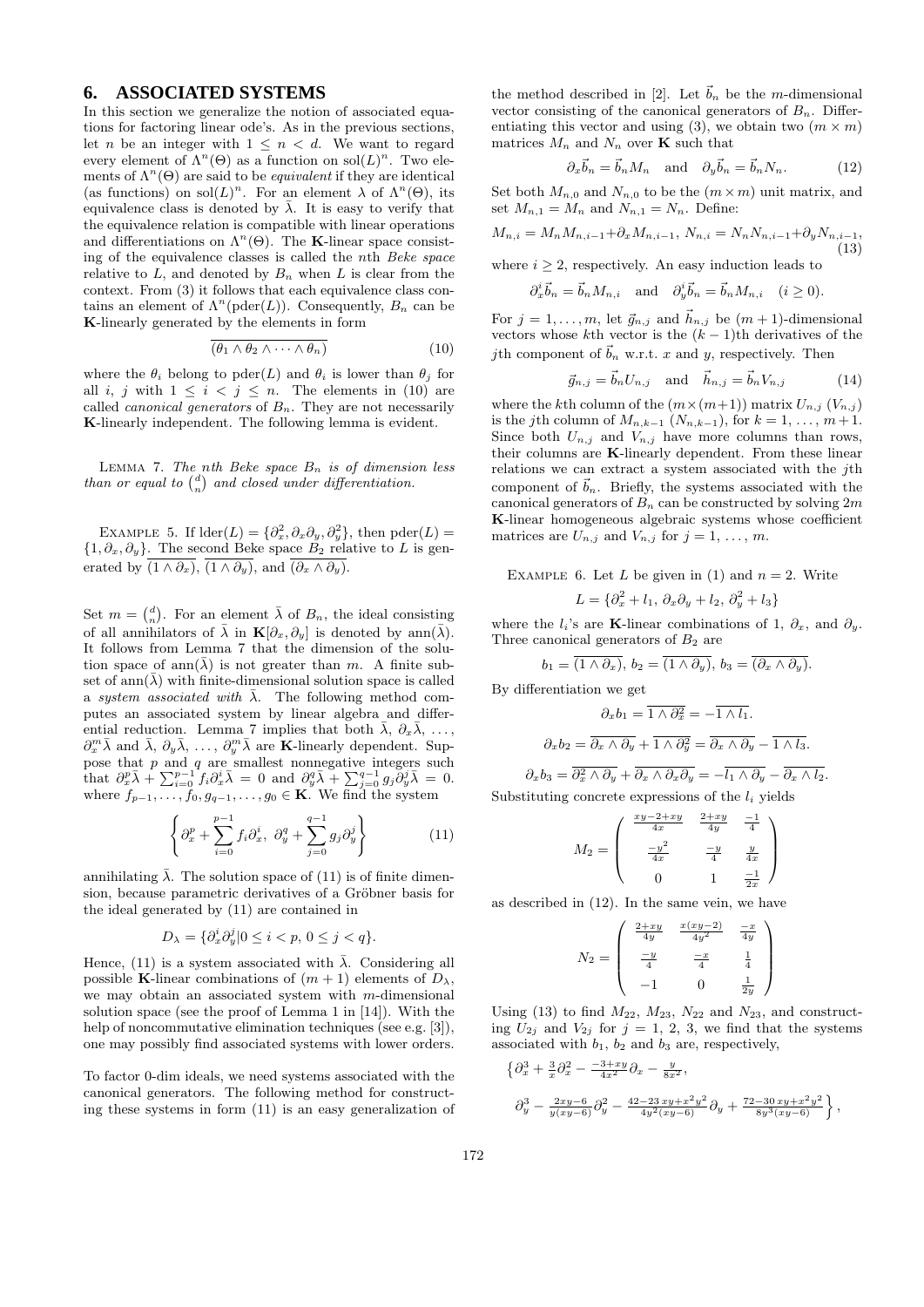$$
\left\{\partial_x^3 + \frac{2}{x(2+xy)}\partial_x^2 - \frac{xy+1}{4x^2}\partial_x + \frac{y^2}{8x(2+xy)},\right\}
$$
  

$$
\partial_y^3 + \frac{xy-6}{y(-2+xy)}\partial_y^2 - \frac{-12+x^3y^3-12xy-x^2y^2}{4y^2(4-4xy+x^2y^2)}\partial_y
$$
  

$$
-\frac{x^2(-10+xy)}{8y(4-4xy+x^2y^2)}\right\},
$$

and

$$
\left\{\partial_x^3+\frac{15+xy}{6x}\partial_x^2-\frac{y^2}{24x},\,\partial_y^2-\frac{1}{2y}\partial_y-\frac{xy-2}{4y^2}\right\}.
$$

## **7. IDEA ABOUT FACTORIZATION**

As before, we let F be a Gröbner basis in  $\mathbf{K}[\partial_x, \partial_y]$  such that  $\text{sol}(F) \subset \text{sol}(L)$  and  $\dim_{\bar{\mathbf{Q}}} \text{sol}(F) = n$ , where  $1 \leq n < d$ . Let  $\vec{z}$  be the vector  $(z_1, \ldots, z_n)$  where  $z_1, z_2, \ldots, z_n$  form a fundamental system of solutions of F.

## **7.1 Candidates for canonical generators**

Let  $b_1, \ldots, b_m$  be the canonical generators of  $B_n$  with respective associated systems  $A_1, \ldots, A_m$ . Lemma 3 implies that  $\bar{\omega}_F$  is a canonical generator of  $B_n$ . Hence, the function value  $\omega_F(\vec{z})$  is a hyperexponential solution of its associated systems by the first assertion of Proposition 6. For every  $b_i$ , the function value  $b_i(\vec{z})$  is a solution of  $A_i$ , which is either 0 or hyperexponential by the second assertion of Proposition 6. Applying the algorithm in [7], we can find all possible candidates for  $b_1(\vec{z}), \ldots, b_m(\vec{z}).$ 

EXAMPLE 7. Consider the system  $L$  given in (1). According to the associated systems presented in Example 6, we find the candidates of  $b_1(\vec{z})$ ,  $b_2(\vec{z})$ , and  $b_3(\vec{z})$  are

$$
\left\{\frac{c_1y}{\sqrt{xy}}\,|\,c_1\in\bar{\mathbf{Q}}\right\},\,\left\{\frac{c_2x}{\sqrt{xy}}\,|\,c_2\in\bar{\mathbf{Q}}\right\},\text{ and }\{0\},\qquad(15)
$$

respectively.

## **7.2 Candidates for Wronskian coefficients** Assume that

$$
lder(F) = \{\theta_1, \dots, \theta_k\} \text{ and } pder(F) = \{\xi_1, \dots, \xi_n\}.
$$

The Wronskian coefficients of F

$$
w_{ij} = (-1)^{d+j+1} (\eta_j \wedge \theta_i)(\vec{z})
$$

given in (7) are K-linear combinations of the  $b_i(\vec{z})$ 's, because  $\eta_j \wedge \theta_i \in B_n$  and  $z_1, \ldots, z_n \in sol(L)$ . Hence, we can obtain all candidates for the  $w_{ij}$ 's as long as the candidates for the  $b_i(\vec{z})$ 's are known.

EXAMPLE 8. Again, let  $L$  be given in  $(1)$ . The Wronskian representation of  $F$  given in  $(8)$  is

$$
\{ (1 \wedge \partial_x)(\vec{z}) \partial_x^2 - (1 \wedge \partial_x^2)(\vec{z}) \partial_x + (\partial_x \wedge \partial_x^2)(\vec{z}),
$$
  

$$
(1 \wedge \partial_x)(\vec{z}) \partial_y - (1 \wedge \partial_y)(\vec{z}) \partial_x + (\partial_x \wedge \partial_y)(\vec{z}) \}.
$$

Let  $b_1$ ,  $b_2$ ,  $b_3$  be the same as in Example 7. In  $B_2$  we have

$$
\overline{1 \wedge \partial_x^2} = -\frac{2-xy}{4x}b_1 - \frac{y^2}{4x}b_2, \ \overline{\partial_x \wedge \partial_x^2} = -\frac{y}{4x}b_1 - \frac{y^2}{4x}b_3.
$$

As the components  $z_1$  and  $z_2$  of  $\vec{z}$  belong to sol(L), the above equalities and Example 7 imply that the Wronskian representation of  $F$  must be in form

$$
\left\{\frac{c_1 y}{\sqrt{xy}}\partial_x^2 + \left(\frac{2-xy}{4x}\frac{c_1 y}{\sqrt{xy}} + \frac{y^2}{4x}\frac{c_2 x}{\sqrt{xy}}\right)\partial_x - \frac{y}{4x}\frac{c_1 y}{\sqrt{xy}},\right\}
$$
\n
$$
\frac{c_1 y}{\sqrt{xy}}\partial_y - \frac{c_2 x}{\sqrt{xy}}\partial_x\right\}
$$
\n(16)

where  $c_1, c_2 \in \bar{Q}$  with  $c_1 \neq 0$ .

By computing hyperexponential solutions of systems associated with the canonical generators and performing linear operations in  $B_n$ , we can get all possible candidates for the Wronskian representation of  $F$ . There are only finitely many such candidates, each of which may involve a finite number of unspecified constants in  $\bar{Q}$ . This is due to the structure of hyperexponential solutions of  $L$  (see [7, Theorem 3.2]).

## **7.3 Determine coefficients**

It remains to determine which candidate leads to a factor of L. A monic associate of a candidate is the set consisting of monic associates of all elements in the candidate. According to (6), the ratio of  $\omega_F(\vec{z})$  and any coefficient appearing in some equation of a candidate belongs to  $K$ . Therefore, we exclude those candidates whose monic associates do not belong to  $\mathbf{K}[\partial_x, \partial_y]$ . Let M be a monic associate of a candidate contained in  $\mathbf{K}[\partial_x, \partial_y]$ . The system M is a factor of L with dim<sub> $\bar{\mathbf{o}}$ </sub> sol $(M) = n$  if and only if

- M is a Gröbner basis with  $\text{lder}(M) = \{\theta_1, \ldots, \theta_k\}.$
- For each element of L, its normal form w.r.t.  $M$  is zero.

EXAMPLE 9. The monic associate of  $(16)$  is

$$
\left\{\partial_x^2 + \left(\frac{2-xy}{4x} + \frac{cy}{4}\right)\partial_x - \frac{y}{4x}, \ \partial_y - \frac{cx}{y}\partial_x\right\} \tag{17}
$$

where  $c = c_2/c_1$ . This system has leading derivatives  $\partial_x^2$ and  $\partial_y$ . A simple calculation shows that (17) is a Gröbner basis if and only if  $c = 1$ . Setting  $c = 1$  and computing the normal form of every element of  $L$  given in (1) w.r.t. (17), we confirm that  $L$  has a factor  $F$  as given in Example 1.

EXAMPLE 10. Let us determine factors of  $L$  given in  $(1)$ with leading derivatives  $\partial_y^2$  and  $\partial_x$ . Assume that G is such a factor with a set of fundamental solutions  $z_1$  and  $z_2$ , and denote  $(z_1, z_2)$  by  $\vec{z}$ . In this case the Wronskian operator of G becomes  $\omega_G = (1 \wedge \partial_y)$ . The candidates for  $\omega_G(\vec{z})$  are  $\left\{\frac{c_2x}{\sqrt{xy}}\,|\,c_2\in\bar{\mathbf{Q}},\,c_2\neq0\right\}$  as given in (15). As shown in (9), the Wronskian representation of  $G$  is

$$
\{ (1 \wedge \partial_y)(\vec{z}) \partial_y^2 - (1 \wedge \partial_y^2)(\vec{z}) \partial_y + (\partial_y \wedge \partial_y^2)(\vec{z}),
$$
  

$$
(1 \wedge \partial_y)(\vec{z}) \partial_x + (\partial_y \wedge \partial_x)(\vec{z}) \}.
$$

The candidates for the Wronskian representation are

$$
\left\{\frac{c_2x}{\sqrt{xy}}\partial_y^2 + \frac{c_2x^2}{4\sqrt{xy}}\partial_y - \frac{x}{4y}\frac{c_2x}{\sqrt{xy}}, \frac{c_2x}{\sqrt{xy}}\partial_x\right\}
$$

with monic associate  $M = \left\{\partial_y^2 + \left(\frac{x}{4}\right)\partial_y - \frac{x}{4y}, \partial_x\right\}$ . But M is not a Gröbner basis. So  $F$  has no factor with leading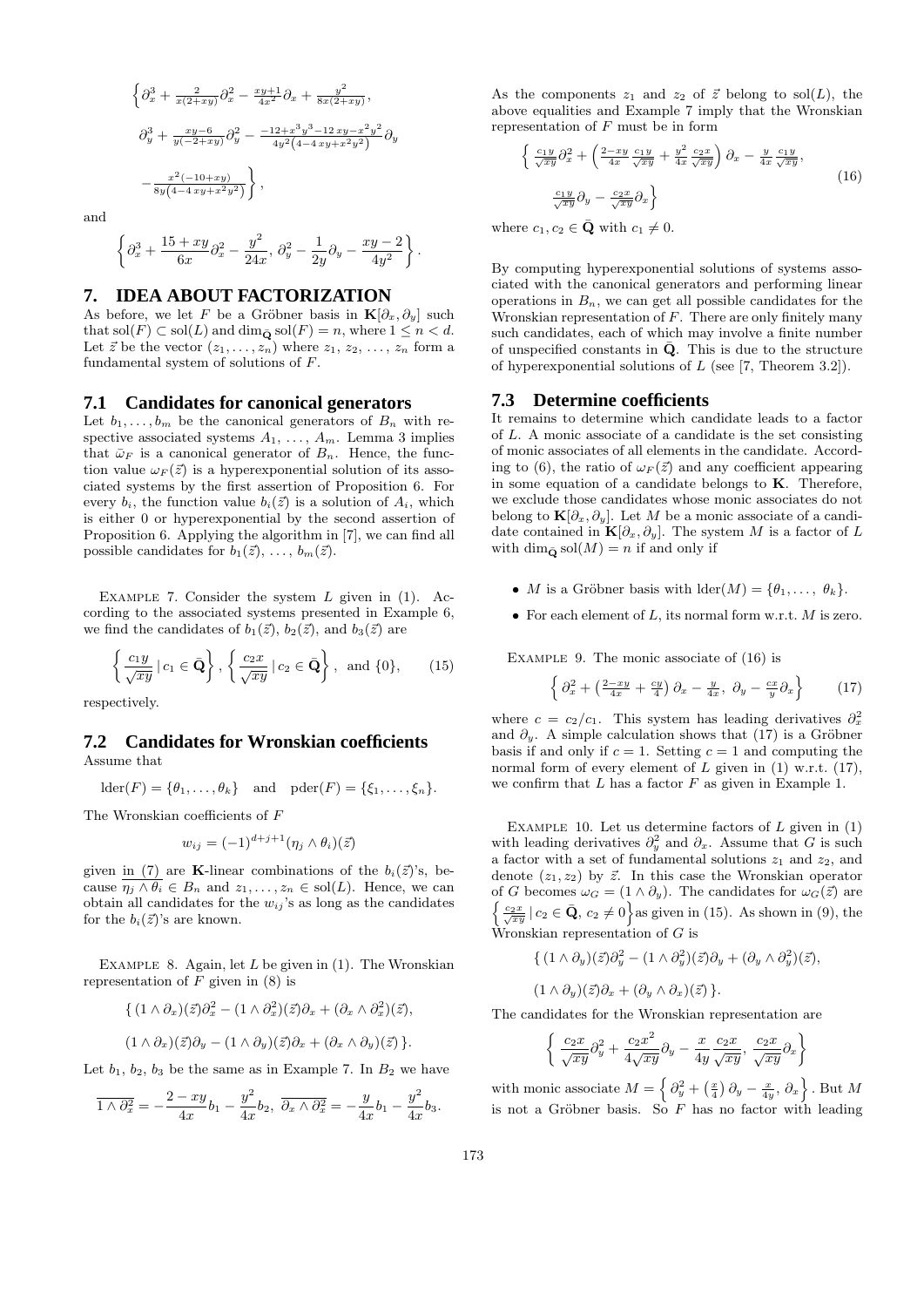derivatives  $\partial_y^2$  and  $\partial_x$ . Hence, (1) has only one second-order factor as given in Example 9.

# **8. FACTORIZATION ALGORITHM**

For simplicity, we describe an algorithm for finding nthorder factors  $F$  of  $L$  under the assumption that  $\text{lder}(F)$  is given. It is easy to adjust the algorithm to compute all factors of L by Lemma 3.

Algorithm F Given a Gröbner basis  $L$  with  $d$ -dimensional solution space, and  $\Delta \subset (\text{lder}(L) \cup \text{pder}(L))$  whose elements are mutually reduced, compute all factors  $F$  of  $L$ with  $\text{lder}(F) = \Delta$ .

1. [compute pder(*F*)] Find  $\Delta$ <sup>−</sup> ⊂ Θ consisting of all derivatives not divisible by any elements of  $\Delta$ . If  $|\Delta^-| \geq d$ , exit [no such factors exist]. Set  $n = |\Delta^-|$  and  $m = \begin{pmatrix} d \\ n \end{pmatrix}$ .

2. [candidates for the Wronskian] Construct the system  $A_1$ associated with  $\omega_F$ , and compute hyperexponential solutions of  $A_1$ . If no hyperexponential solution is found, exit [no such factors exist]. Organize the solutions as equivalence classes:

$$
\{h_{11} = p_{11} \exp\left(\int (f_{11} \mathrm{d}x + g_{11} \mathrm{d}y)\right), \cdots,
$$
  
\n
$$
h_{1k} = p_{1k} \exp\left(\int (f_{1k} \mathrm{d}x + g_{1k} \mathrm{d}y)\right)
$$
\n(18)

where the  $f_{1i}$  and  $g_{1i}$  are in **K**, and the  $p_{1i}$  are polynomials whose coefficients are elements of  $\bar{\mathbf{Q}}$  and unspecified constants (see [7, Theorem 3.2]).

3. [candidates for other canonical generators] Construct the systems  $A_2, \ldots, A_m$  associated with other canonical generators, and compute their hyperexponential solutions equivalent to some  $h_{1i}$   $(1 \leq i \leq k)$ . Set  $h_{ji}$  to be the hyperexponential solution of  $A_j$  equivalent to  $h_{1i}$  if such a solution exists. Otherwise, set  $h_{ii}$  to be zero. Let

$$
H = \{(h_{11}, h_{21}, \ldots, h_{m1}), \ldots, (h_{1k}, h_{2k}, \ldots, h_{mk})\}
$$

where the  $h_{1i}$  are in (18), and the  $h_{ji}$  with  $j > 1$  are either zero or hyperexponential elements equivalent to  $h_{1i}$ .

4. [candidates for factors] Construct the Wronskian representation defined by  $\Delta$ . Construct the matrix transforming the canonical generators to the Wronskian coefficients. Use this matrix and the elements of  $H$  to get all rational monic associates  $\{F_1, \ldots, F_k\}$  of the candidates for factors.

5. [true factors] Check if each  $F_i$  satisfies the two conditions given in Section 7.3, and solve algebraic equations in unspecified constants when necessary. Return the true factors.

A few words need to be said about Algorithm F. The first step is clear. The second step is a direct application of the algorithm in [7] whose outputs are distinct equivalence classes of hyperexponential solutions (after a formal integration). If no hyperexponential solution is found, then factors with leading derivatives  $\Delta$  do not exist by Proposition 6. In the third step, (6) implies that we need only hyperexponential solutions equivalent to some  $h_{1i}$ . Since

these solutions belong to one equivalence class, all of them can be expressed as  $q_i h_{1i}$ , where  $q_i$  is a polynomial in x and y whose coefficients are elements of  $\bar{Q}$  and unspecified constants. Thus,  $H$  contains at most  $k$  elements. Finding these solutions amounts to computing rational solutions of some 0-dim ideals, which is easier than computing all hyperexponential solutions of other associated systems. This technique is introduced in [2] for the ode case, and is extended to the pde case in [14]. The last two steps have been explained in Sections 7.2 and 7.3, respectively.

The techniques to use invertible matrices to avoid finding hyperexponential solutions in [2] can also be generalized to our case, in which the matrices  $U_{nj}$  and  $V_{nj}$  in (14) play the same role as  $A<sub>S</sub>$  in [2]. The results in Remark 2 also help to detect factors, as will be shown in the next example.

EXAMPLE 11. Apply Algorithm  $\bf{F}$  to find all factors of  $L$ :

$$
\left\{\partial_x^3 + \frac{x^3 - 3x}{x^2 - 1}\partial_x^2, \ \partial_y \partial_x + \frac{3yx^2}{x^2 - 1}\partial_x^2 + 3yx\partial_x + x\partial_y, \right.
$$
  

$$
\left.\partial_y^2 + \frac{9y^2x + 3x + y}{x^2 - 1}\partial_x^2 + 3y\partial_y + (3 + 9y^2)\partial_x\right\}.
$$
 (19)

All the  $c$  with subscripts are hereafter unspecified constants.

We start to compute first-order factors. By Proposition 2 the algorithm in [7] yields all the first-order factors  $F_1$ :

$$
\left\{\partial_x - \frac{2c_2}{2c_1 + 2c_2x - 3y^2c_2}, \ \partial_y + \frac{c_2y}{2c_1 + 2c_2x - 3y^2c_2}\right\}.
$$

To find second-order factors, we need canonical generators of the second Beke space, which are:

$$
b_1 = \overline{1 \wedge \partial_x}, \quad b_2 = \overline{1 \wedge \partial_y}, \quad b_3 = \overline{1 \wedge \partial_x^2},
$$
  

$$
b_4 = \overline{\partial_x \wedge \partial_y}, \quad b_5 = \overline{\partial_x \wedge \partial_x^2}, \quad b_6 = \overline{\partial_y \wedge \partial_x^2}.
$$

We do not display their associated systems, for they are quite large. Note that associated systems only depend on L.

First, we compute factors with leading derivatives  $\{\partial_x^2, \partial_y\}.$ Step 1 yields  $\Delta^- = \{1, \partial_x\}$ . Hence, the Wronskian operator is  $b_1$ . Step 2 finds candidates

$$
\left\{c_{11}, (c_{11} + c_{12}x + c_{13}x^2) \exp\left(\frac{-x^2}{2}\right)\right\}
$$

for  $b_1$ . Step 3 finds candidates  $(c_{11}, c_{21}, 0, 0, 0, 0)$  and

$$
((c_{11} + c_{12}x + c_{13}x^2)u, (c_{21} + c_{22}x + c_{23}y + c_{24}xy)u,
$$
  
0, 0, 0, 0)

where  $u = \exp\left(\frac{-x^2}{2}\right)$  $\left(\frac{x^2}{2}\right)$ , for canonical generators. Step 4 gets the Wronskian representation

$$
\left\{b_1\partial_x^2 - b_3\partial_x + b_5, \, b_1\partial_y - b_2\partial_x + b_4\right\}
$$

and, thus, yields two candidates

$$
\{\partial_x^2, \ \partial_y + c_{21}\partial_x\}, \ \left\{\partial_x^2, \ \partial_y + \frac{c_{21} + c_{22}x + c_{23}y + c_{24}xy}{c_{11} + c_{12}x + c_{13}x^2}\partial_x\right\}
$$

for factors. In the last step we obtain a factor

$$
F_{21}:\;\{\partial_x^2,\;\partial_y+3y\partial_x\}
$$

from the second candidate.